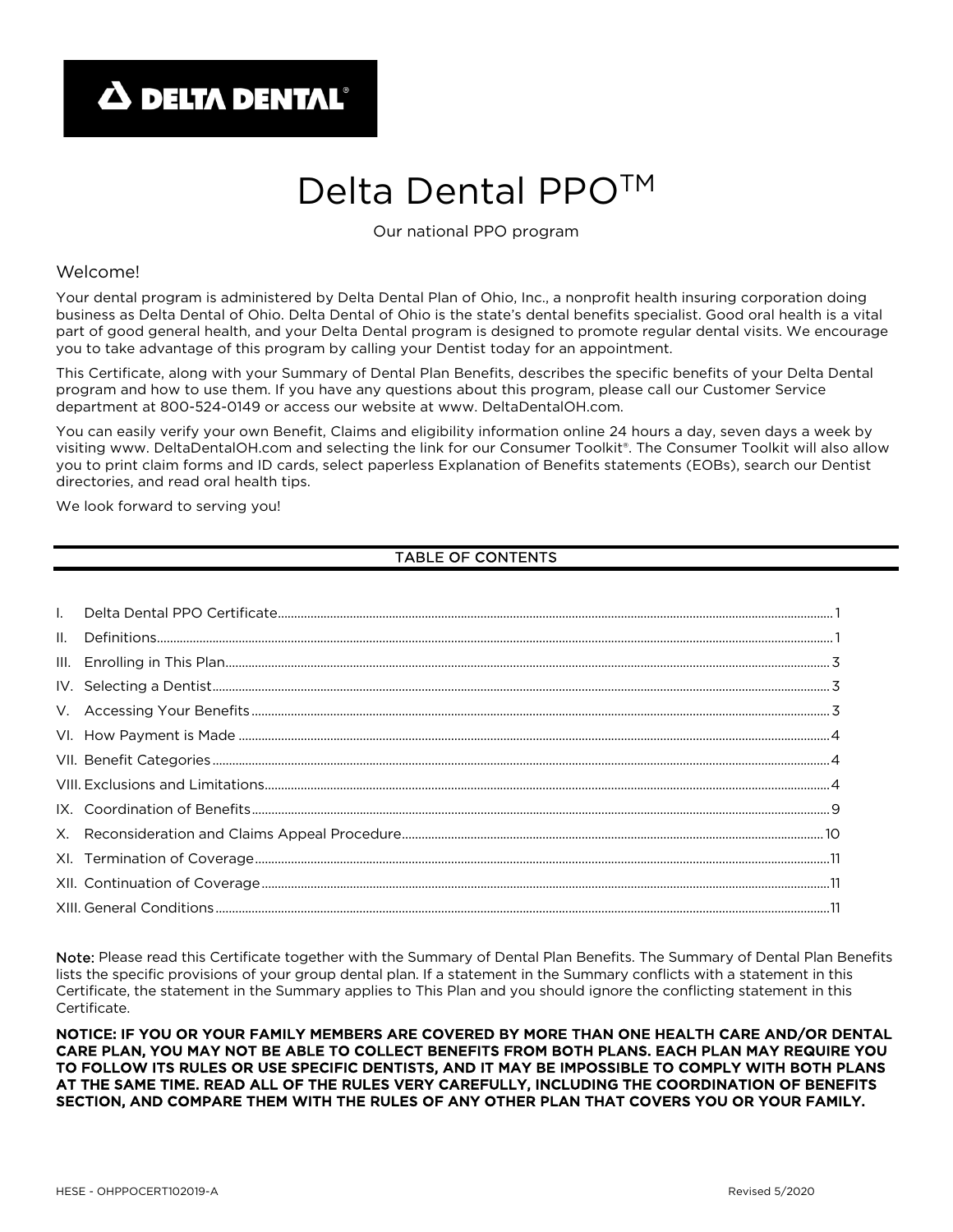## Delta Dental PPO Certificate

Delta Dental Plan of Ohio, Inc., referred to herein as Delta Dental, issues this Certificate to you, the Enrollee. The Certificate is a summary of your dental benefits coverage. It reflects and is subject to a contract between Delta Dental and the Contractor.

The Benefits provided under This Plan may change if any state or federal laws change.

Delta Dental agrees to provide Benefits as described in this Certificate and the Summary of Dental Plan Benefits.

All the provisions in the following pages form a part of this document as fully as if they were stated over the signature below.

IN WITNESS WHEREOF, this Certificate is executed at Delta Dental's home office by an authorized officer.

Goran M. Jurkovic, CPA, CGMA President and CEO Delta Dental Plan of Ohio, Inc.

## II. Definitions

#### Adverse Benefit Determination

Any denial, reduction or termination of the benefits for which you filed a Claim. Or a failure to provide or to make payment (in whole or in part) of the benefits you sought, including any such determination based on eligibility, application of any utilization review criteria, or a determination that the item or service for which benefits are otherwise provided was experimental or investigational, or was not medically necessary or appropriate.

#### Allowed Amount

The amount permitted under the applicable fee schedule for this Plan, which was selected by your Contractor, and upon which Delta Dental will base its payment for a Covered Service.

#### Benefit Year

The period during which any benefit frequency limitation and/or annual maximum payment will apply. This will be the calendar year, unless your Contractor elects a different period to serve as the Benefit Year. (See the Summary of Dental Plan Benefits for your Benefit Year.) If the Benefit Year is based upon a calendar year, the terms Benefit Year and Calendar Year may be used interchangeably.

#### Benefits

Payment for the Covered Services that have been selected under This Plan.

#### **Certificate**

This document. Delta Dental will provide Benefits as described in this Certificate. Any changes in this Certificate will be based on changes to the contract between Delta Dental and the Contractor.

#### Child(ren)

Your natural child(ren), stepchild(ren), adopted child(ren), child(ren) by virtue of legal guardianship, or child(ren) who is/are residing with you during the waiting period for adoption or legal guardianship.

#### Claim

A request for payment for a Covered Service. Claims are not conditioned upon your seeking advance approval, certification, or authorization to receive payment for any Covered Service.

#### Completion Date

The date that treatment is complete. Some procedures may require more than one appointment before they can be completed. Treatment is complete:

- For dentures and partial dentures, on the delivery dates;
- For crowns and bridgework, on the permanent cementation date;
- For root canals and periodontal treatment, on the date of the final procedure that completes treatment.

#### Copayment

The percentage of the charge, if any, that you must pay for Covered Services.

#### Contractor

The employer, organization, group, or association sponsoring This Plan.

#### Covered Services

The unique dental services selected for coverage as described in the Summary of Dental Plan Benefits and subject to the terms of this Certificate.

#### Deductible

The amount a person and/or a family must pay toward Covered Services before Delta Dental begins paying for those services under this Certificate. The Summary of Dental Plan Benefits lists the Deductible that applies to you, if any.

#### Delta Dental

Delta Dental Plan of Ohio, Inc., a nonprofit healthinsuring corporation providing dental benefits. Delta Dental is not an insurance company.

#### Delta Dental Member Plan

An individual dental benefit plan that is a member of the Delta Dental Plans Association, the nation's largest, most experienced system of dental health plans.

#### Delta Dental Premier® Dentist Schedule

The maximum fee allowed per procedure for services rendered by a Delta Dental Premier Dentist as determined by that Dentist's local Delta Dental Member Plan.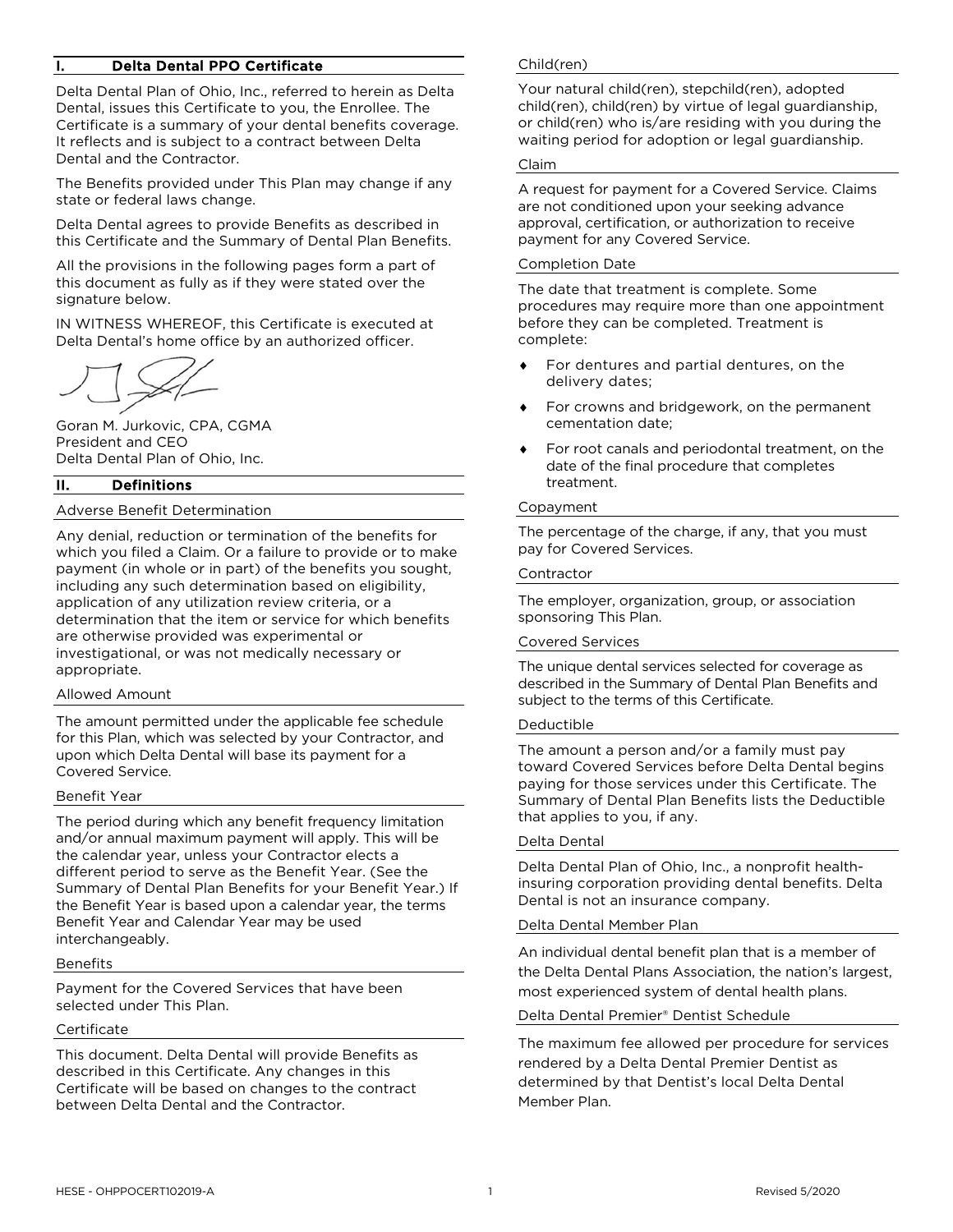A person licensed to practice dentistry in the state or jurisdiction in which dental services are performed.

- Delta Dental PPO Dentist ("PPO Dentist") a Dentist who has signed an agreement with the Delta Dental Member Plan in his or her state to participate in Delta Dental PPO.
- Delta Dental Premier Dentist ("Premier Dentist") a Dentist who has signed an agreement with the Delta Dental Member Plan in his or her state to participate in Delta Dental Premier.
- Nonparticipating Dentist a Dentist who has not signed an agreement with any Delta Dental Member Plan to participate in Delta Dental PPO or Delta Dental Premier.
- **Out-of-Country Dentist** A Dentist whose office is located outside the United States and its territories. Out-of-Country Dentists are not eligible to sign participating agreements with Delta Dental.

PPO Dentists and Delta Dental Premier Dentists are sometimes collectively referred to herein as

"Participating Dentists." Wherever a definition or provision of this Certificate differs from another state's Delta Dental Member Plan and its agreement with Participating Dentists, the agreement in that state with that Dentist will be controlling.

Delta Dental Premier Dentists, Nonparticipating Dentists, and Out-of-Country Dentists are sometimes collectively referred to herein as "Non-PPO Dentists."

#### Deny/Denied/Denial

When a Claim for a particular service is denied for payment due to certain contractual limitations/exclusions. You will be responsible for paying your Dentist the applicable amount for such service regardless of the Dentist's participating status.

## Dependent(s)

Your dependents are as defined by the rules of eligibility as stated in your Summary of Dental Plan Benefits.

#### Enrollee

You, when the Contractor notifies Delta Dental that you are eligible to receive Benefits under This Plan.

#### Maximum Approved Fee

The Maximum Approved Fee is the lowest of:

- The Submitted Amount
- The lowest fee regularly charged, offered, or received by an individual Dentist for a dental service or supply, irrespective of the Dentist's contractual agreement with another dental benefits organization.
- The maximum fee that the local Delta Dental Member Plan approves for a given procedure in a given region and/or specialty based upon applicable Participating Dentist schedules and internal procedures.

Participating Dentists agree not to charge Delta Dental patients more than the Maximum Approved Fee for a Covered Service. In all cases, Delta Dental will make the final determination regarding the Maximum Approved Fee for a Covered Service.

## Maximum Payment

The maximum dollar amount Delta Dental will pay in any Benefit Year or lifetime for Covered Services. See the Summary of Dental Plan Benefits for the maximum payments applicable to This Plan.

#### Member(s)

Any Enrollee or Dependent with coverage under This Plan.

#### Nonparticipating Dentist Fee

The maximum fee allowed per procedure for services rendered by a Nonparticipating Dentist as determined by Delta Dental.

#### Open Enrollment Period

The period of time, as determined by the Contractor, during which a Member may enroll or be enrolled for Benefits.

#### Out-of-Country Dentist Fee

The maximum fee allowed per procedure for services rendered by an Out-of-Country Dentist as determined by Delta Dental.

#### PPO Dentist Schedule

The maximum fee allowed per procedure for services rendered by a PPO Dentist as determined by that Dentist's local Delta Dental Member Plan.

#### Pre-Treatment Estimate

A voluntary and optional process where Delta Dental issues a written estimate of dental benefits that may be available under your coverage for your proposed dental treatment. Your Dentist submits the proposed dental treatment to Delta Dental in advance of providing the treatment.

A Pre-Treatment Estimate is for informational purposes only and is not required before you receive any dental care. It is not a prerequisite or condition for approval of future dental benefits payment. You will receive the same Benefits under This Plan whether or not a Pre-Treatment Estimate is requested. The benefits estimate provided on a Pre-Treatment Estimate notice is based on benefits available on the date the notice is issued. It is not a guarantee of future dental benefits or payment.

Availability of dental benefits at the time your treatment is completed depends on several factors. These factors include, but are not limited to, your continued eligibility for benefits, your available annual or lifetime Maximum Payments, any coordination of benefits, the status of your Dentist, This Plan's limitations and any other provisions, together with any additional information or changes to your dental treatment. A request for a Pre-Treatment Estimate is not a Claim or a preauthorization, precertification or other reservation of future Benefits.

#### Processing Policies

Delta Dental's policies and guidelines used for Pre-Treatment Estimate and payment of Claims. The Processing Policies may be amended from time to time.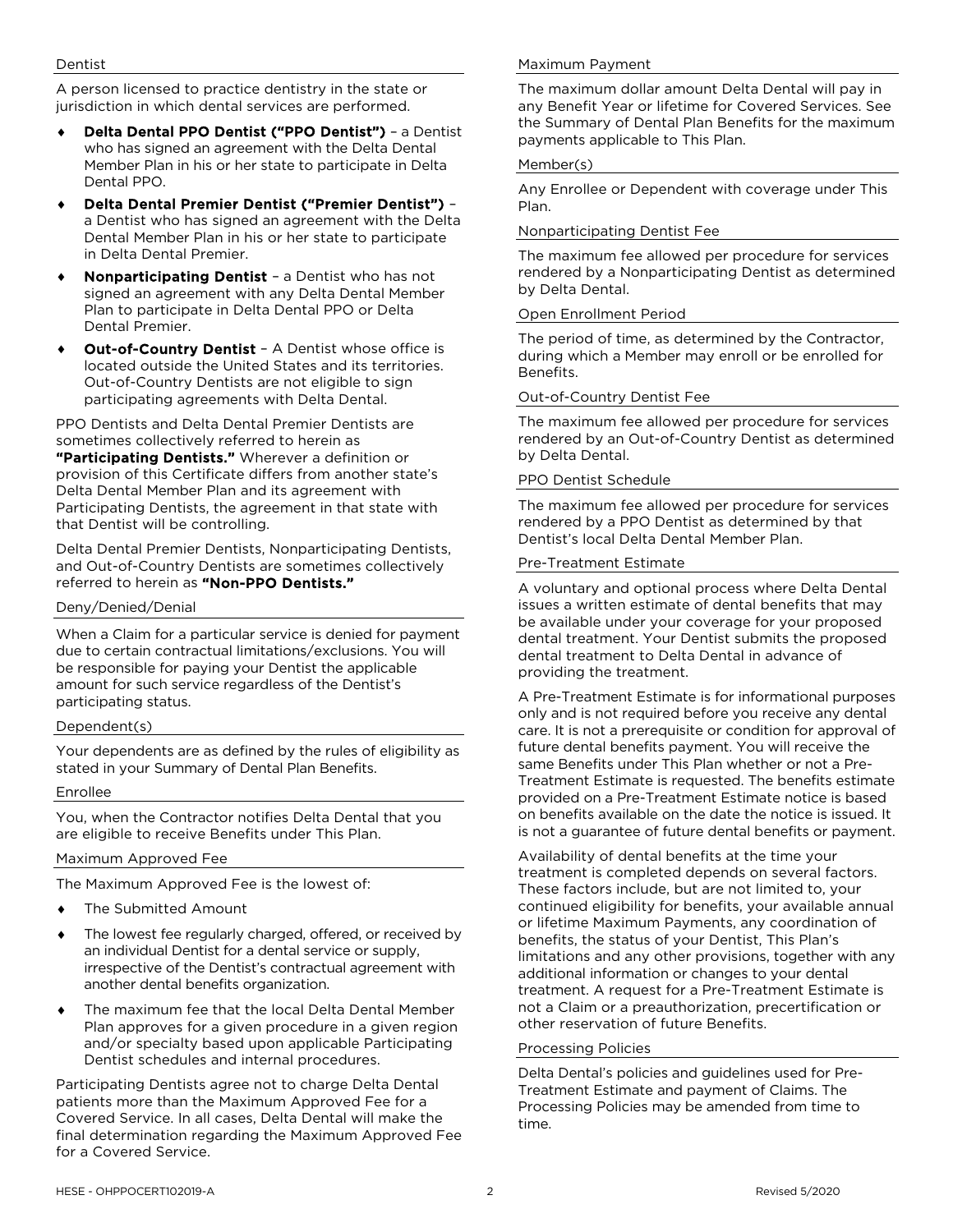#### Special Enrollment Period

A period outside of the Open Enrollment Period in which you or your Dependent can obtain coverage under This Plan due to a qualifying life event.

#### Spouse

Your legal spouse.

Submitted Amount

The amount a Dentist bills to Delta Dental for a specific treatment or service. A Participating Dentist cannot charge you or your Dependents for the difference between this amount and the Maximum Approved Fee.

#### Summary of Dental Plan Benefits

A description of the specific provisions of your group dental coverage. The Summary of Dental Plan Benefits is and should be read as a part of this Certificate, and supersedes any contrary provision of this Certificate.

#### This Plan

The dental coverage established for Members pursuant to this Certificate and your Summary of Dental Plan Benefits.

## III. Enrolling in This Plan

The Open Enrollment Period, if applicable, will be established by the Contractor and will occur on an annual basis. During the Open Enrollment Period, all eligible persons as defined in your Summary of Dental Plan Benefits may enroll in This Plan. You and/or your Dependents may not enroll in This Plan at any other time during the applicable Benefit Year except in the following instances:

- a. Newly hired or rehired employees (if applicable): You will be eligible to enroll on the date for which employment compensation begins or, if applicable, that date plus the number of days specified as a waiting period in the Summary of Dental Plan Benefits.
- b. New Spouse: Your new Spouse will be eligible to enroll on the date of marriage.
- c. Newborn: Your newborn will be eligible to enroll on the date of birth.
- d. Legal adoptions or guardianships: Your newly adopted Child(ren) and/or the minor Child(ren) that you and/or your Spouse have guardianship over will be eligible to enroll on the date that the legal petition for adoption or guardianship becomes legally final, or the date on which the Child(ren) begins residing with the Enrollee and the Enrollee assumes responsibility for the Child(ren) while waiting for adoption or guardianship to become final.
- e. New Stepchild: Your new stepchild will be eligible to enroll on the date that the Child's natural parent becomes a Dependent.
- f. To the extent Contractor permits Dependents other than those defined in this Certificate to enroll in This Plan, such Dependents will be eligible to enroll on the date that they become an eligible Dependent. Any such additional Dependents permitted

by Contractor shall be set forth in your Summary of Dental Plan Benefits.

g. All others will be permitted on the date that Delta Dental approves in writing the enrollment or listing of those people, unless compelled by a court or administrative order to otherwise provide Benefits for a Dependent.

#### IV. Selecting a Dentist

You may choose any Dentist. Your out-of-pocket costs are likely to be less if you go to a Delta Dental Participating Dentist.

To verify that a Dentist is a Participating Dentist, you can use Delta Dental's online Dentist Directory at www.DeltaDentalOH.com or call 800-524-0149.

#### V. Accessing Your Benefits

To utilize your dental benefits, follow these steps:

- 1. Please read this Certificate and the Summary of Dental Plan Benefits carefully so you are familiar with your benefits, payment methods, and terms of This Plan.
- 2. Make an appointment with your Dentist and tell him or her that you have dental benefits with Delta Dental. If your Dentist is not familiar with This Plan or has any questions, have him or her contact Delta Dental by writing to Delta Dental, Attention: Customer Service, P.O. Box 9089, Farmington Hills, Michigan 48333-9089, or calling the toll-free number at 800-524-0149.
- 3. After you receive your dental treatment, you or the dental office staff will file a Claim form, completing the information portion with:
	- a. The Enrollee's full name and address
	- b. The Enrollee's Member ID number
	- c. The name and date of birth of the person receiving dental care
	- d. The Contractor's name and number

#### Notice of Claim Forms

Delta Dental does not require special Claim forms. However, most dental offices have Claim forms available. Participating Dentists will fill out and submit your dental Claims for you.

Mail Claims and completed information requests to:

#### Delta Dental P.O. Box 9085 Farmington Hills, Michigan 48333-9085

Pre-Treatment Estimate

A Pre-Treatment Estimate is not required to receive payment, but it allows Claims to be processed more efficiently and allows you to know what services may be covered before your Dentist provides them. You and your Dentist should review your Pre-Treatment Estimate Notice before treatment. Once treatment is complete, the dental office will submit a Claim to Delta Dental for payment.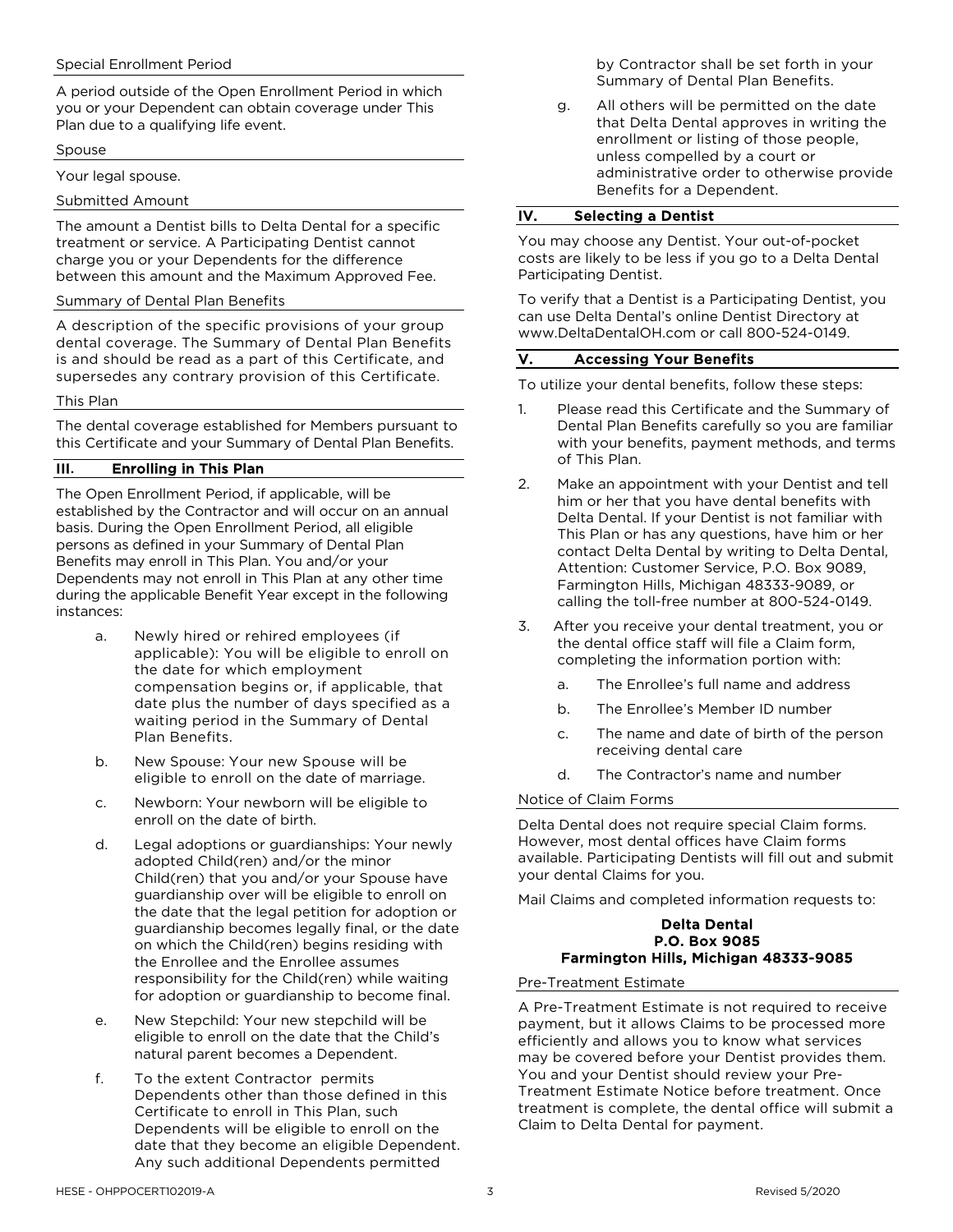## Written Notice of Claim and Time of Payment

Because the amount of your Benefits is not conditioned on a Pre-Treatment Estimate decision by Delta Dental, all Claims under This Plan are post-service Claims. All Claims for Benefits must be filed with Delta Dental within one year of the date the services were completed. Once a Claim is filed, Delta Dental will adjudicate it within 30 days of receiving it. If there is not enough information to adjudicate your Claim, Delta Dental will notify you or your Dentist within 30 days. The notice will (a) describe the information needed, (b) explain why it is needed, (c) request an extension of time in which to decide the Claim, and (d) inform you or your Dentist that the information must be received within 45 days or your Claim will be Denied if the services were performed by a Nonparticipating Dentist, or not chargeable to the Member if the services were performed by a Participating Dentist. You will receive a copy of any notice sent to your Dentist. Once Delta Dental receives the requested information, it has 15 days to adjudicate your Claim. If you or your Dentist does not supply the requested information, Delta Dental will Deny your Claim. In such case, you will be responsible for all charges if the services were performed by a Nonparticipating Dentist. If the services were performed by a Participating Dentist, the services will not be chargeable to the Member. Once Delta Dental adjudicates your Claim, it will notify you within five days.

#### Authorized Representative

You may also appoint an authorized representative to deal with Delta Dental on your behalf with respect to any Claim you file or any review of a Denied Claim you wish to pursue (see the Claims Appeal Procedure section). You should contact your Contractor, call Delta Dental's Customer Service department, toll-free, at 800-524-0149, or write them at P.O. Box 9089, Farmington Hills, Michigan, 48333-9089, to request a form to designate the person you wish to appoint as your representative. Delta Dental will only recognize the person whom you have authorized on the last dated form filed with Delta Dental. Once you have appointed an authorized representative, Delta Dental will communicate directly with your representative and will not inform you of the status of your Claim. You will have to get that information from your representative. If you have not designated a representative, Delta Dental will communicate directly with you.

#### Questions and Assistance

Questions regarding your coverage should be directed to your Contractor or call Delta Dental's Customer Service department, toll-free, at 800-524-0149. You may also write to Delta Dental's Customer Service department at P.O. Box 9089, Farmington Hills, Michigan, 48333-9089. When writing to Delta Dental, please include your name, the Contractor's name and number, the Enrollee's Member ID number, and your daytime telephone number.

## VI. How Payment is Made

Delta Dental shall make payments for Covered Services in accordance with the type of plan selected by the Contractor. The type of plan selected will be identified in your Summary of Dental Plan Benefits.

# *Delta Dental PPO (Point of Service)*

If your Dentist is a Participating Dentist, Delta Dental will base payment on the Maximum Approved Fee for Covered Services.

Delta Dental will send payment directly to Participating Dentists and you will be responsible for any applicable Copayment and/or Deductibles. Unless prohibited by state law, you will be responsible for the Maximum Approved Fee for most commonly performed noncovered services. For other non-covered services, you will be responsible for the Dentist's Submitted Amount.

If your Dentist is a Nonparticipating Dentist, Delta Dental will base payment on the Nonparticipating Dentist Fee for Covered Services.

If your Dentist is an Out-of-Country Dentist, Delta Dental will base payment on the Out-of-Country Dentist Fee for Covered Services.

For Covered Services rendered by a Nonparticipating Dentist or Out-of-Country Dentist, Delta Dental will send payment to you unless otherwise required by law or contract, and you will be responsible for making full payment to the Dentist. You will be responsible for any difference between Delta Dental's payment and the Dentist's Submitted Amount.

## **Orthodontics**

If This Plan includes orthodontics it will be identified on and paid as reflected in your Summary of Dental Plan Benefits.

#### *Covered Services Requiring Multiple Visits*

In the event a Covered Service requires more than one (1) visit with your Dentist, payment for the Covered Service will be rendered upon Completion Date.

#### VII. Benefit Categories

The Benefits covered by This Plan are set forth in your Summary of Dental Plan Benefits.

#### VIII. Exclusions and Limitations

#### *Exclusions*

#### Delta Dental will make no payment for the following services or supplies, unless otherwise specified in the Summary of Dental Plan Benefits. All charges for these services will be your responsibility:

- 1. Services for injuries or conditions payable under Workers' Compensation or Employer's Liability laws. Services received from any government agency, political subdivision, community agency, foundation, or similar entity. NOTE: This provision does not apply to any programs provided under Medicaid or Medicare.
- 2. Services or supplies, as determined by Delta Dental, for correction of congenital or developmental malformations.
- 3. Cosmetic surgery or dentistry for aesthetic reasons, as determined by Delta Dental.
- 4. Services completed or appliances completed before a person became eligible under This Plan. This exclusion does not apply to orthodontic treatment in progress (if a Covered Service).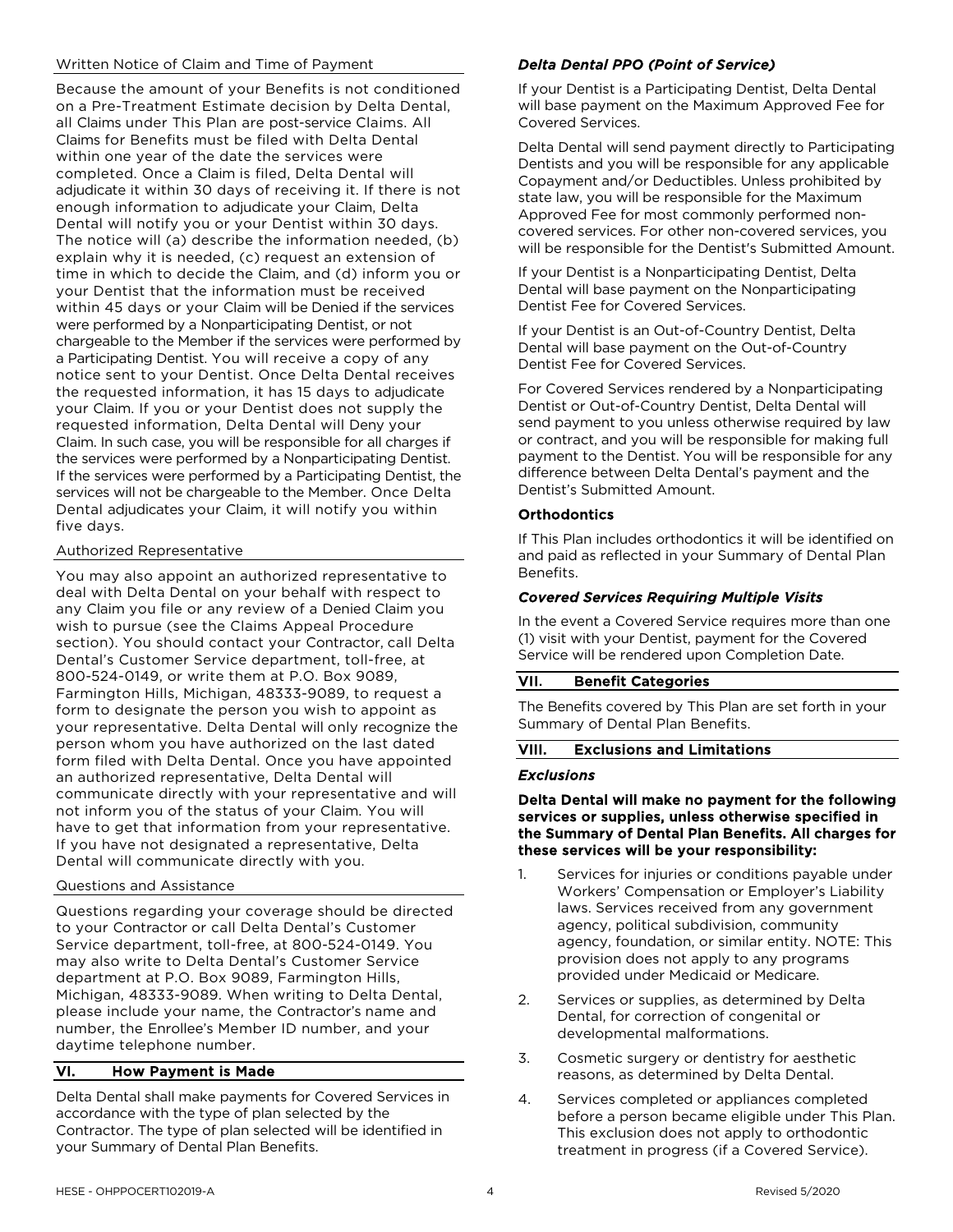- 5. Prescription drugs (except intramuscular injectable antibiotics), premedication, medicaments/ solutions, and relative analgesia.
- 6. General anesthesia and intravenous sedation for (a) surgical procedures, unless medically necessary, or (b) restorative dentistry.
- 7. Charges for hospitalization, laboratory tests, histopathological examinations, and miscellaneous tests.
- 8. Charges for failure to keep a scheduled visit with the Dentist.
- 9. Services or supplies, as determined by Delta Dental, for which no valid dental need can be demonstrated.
- 10. Services or supplies, as determined by Delta Dental that are investigational in nature, including services or supplies required to treat complications from investigational procedures.
- 11. Services or supplies, as determined by Delta Dental, which are specialized techniques.
- 12. Treatment by other than a Dentist, except for services performed by a licensed dental hygienist under the supervision of a licensed dentist. Treatment rendered by any other licensed dental professional may be covered only as solely determined by the Contractor and/or Delta Dental.
- 13. Services or supplies for which the patient is not legally obligated to pay, or for which no charge would be made in the absence of Delta Dental coverage.
- 14. Services or supplies received due to an act of war, declared or undeclared, or terrorism.
- 15. Services or supplies covered under a hospital, surgical/medical, or prescription drug program.
- 16. Services or supplies that are not within the categories of Benefits selected by the Contractor and that are not covered under the terms of this Certificate.
- 17. Fluoride rinses or self-applied fluorides.
- 18. Interim caries arresting medicament.
- 19. Preventive control programs (including oral hygiene instruction, caries susceptibility tests, dietary control, tobacco counseling, home care medicaments, etc.).
- 20. Space maintainers for maintaining space due to premature loss of anterior primary teeth.
- 21. Lost, missing, or stolen appliances of any type, or replacement or repair of orthodontic appliances or space maintainers.
- 22. Cosmetic dentistry, including repairs to facings posterior to the second bicuspid position.
- 23. Veneers.
- 24. Prefabricated crowns used as final restorations on permanent teeth.
- 25. Appliances, surgical procedures, and restorations for increasing vertical dimension; for altering, restoring, or maintaining occlusion; for replacing

tooth structure loss resulting from attrition, abrasion, abfraction, or erosion. If Orthodontic Services are Covered Services, this exclusion will not apply to Orthodontic Services as limited by the terms and conditions of the Contract between Delta Dental and the Contractor.

- 26. Implant/abutment supported interim fixed denture for edentulous arch.
- 27. Soft occlusal guard appliances.
- 28. Paste-type root canal fillings on permanent teeth.
- 29. Replacement, repair, relines, or adjustments of occlusal guards.
- 30. Chemical curettage.
- 31. Services associated with overdentures.
- 32. Metal bases on removable prostheses.
- 33. The replacement of teeth beyond the normal complement of teeth.
- 34. Personalization or characterization of any service or appliance.
- 35. Temporary crowns used for temporization during crown or bridge fabrication.
- 36. Posterior bridges in conjunction with partial dentures in the same arch.
- 37. Precision attachments and stress breakers.
- 38. Biologic materials to aid in soft and osseous tissue regeneration when submitted on the same day as tooth extraction, periradicular surgery, soft tissue grafting, guided tissue regeneration, and periodontal or implant bone grafting.
- 39. Bone replacement grafts and specialized implant surgical techniques, including radiographic/surgical implant index.
- 40. Appliances, restorations, or services for the diagnosis or treatment of disturbances of the temporomandibular joint.
- 41. Diagnostic photographs and cephalometric films, unless done for orthodontics and orthodontics are a Covered Service.
- 42. Myofunctional therapy.
- 43. Mounted case analyses.
- 44. Any and all taxes applicable to the services.
- 45. Processing policies may otherwise exclude payment by Delta Dental for services or supplies.

#### Delta Dental will make no payment for the following services or supplies. Participating Dentists may not charge Members for these services or supplies. All charges from Nonparticipating Dentists for the following services or supplies are your responsibility:

- 1. Services or supplies, as determined by Delta Dental, which are not provided in accordance with generally accepted standards of dental practice.
- 2. The completion of forms or submission of Claims.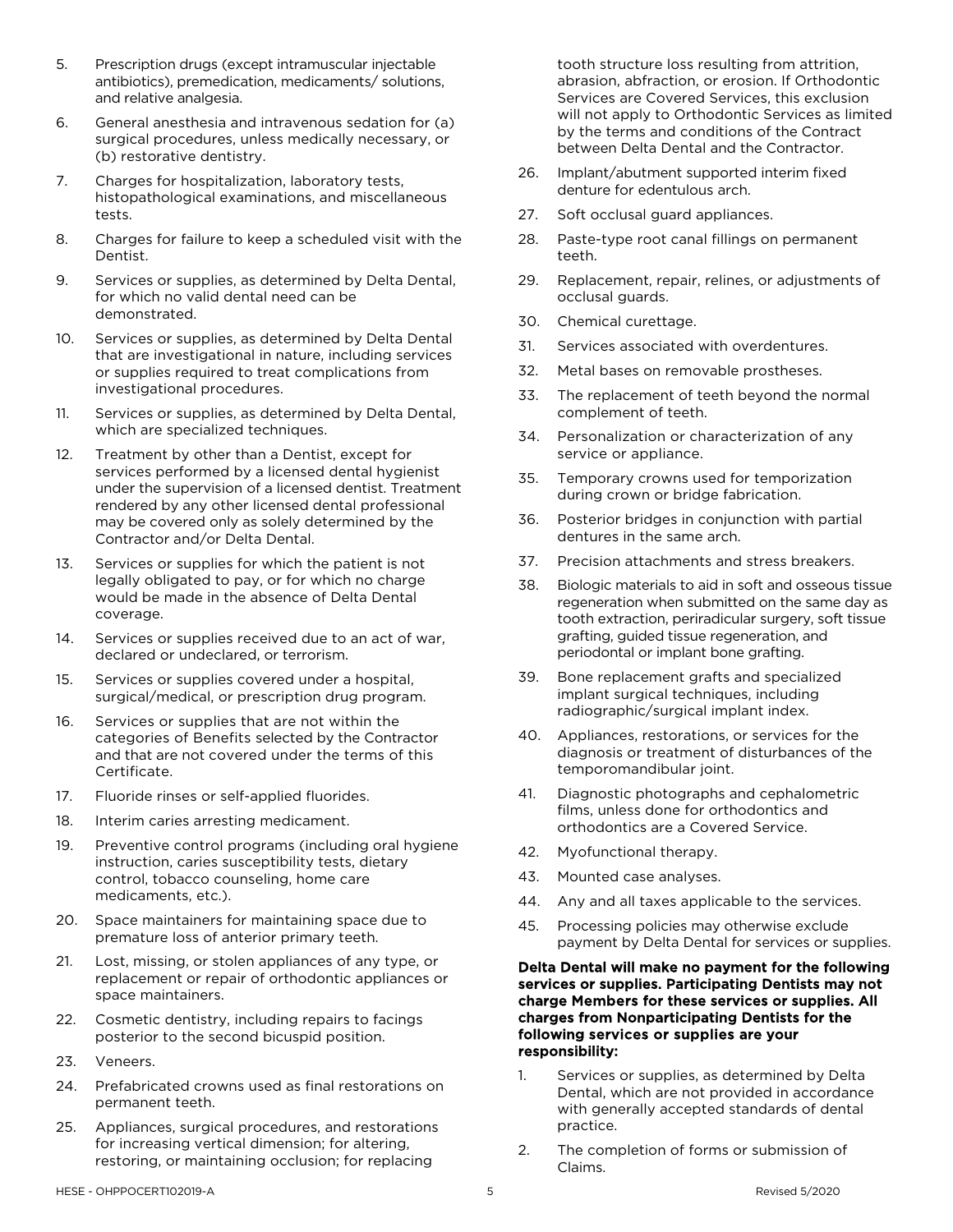- 3. Consultations, patient screening, or patient assessment when performed in conjunction with examinations or evaluations.
- 4. Caries risk assessment performed on a Member age 2 or under.
- 5. Local anesthesia.
- 6. Acid etching, cement bases, cavity liners, and bases or temporary fillings.
- 7. Infection control.
- 8. Temporary, interim, or provisional crowns.
- 9. Gingivectomy as an aid to the placement of a restoration.
- 10. The correction of occlusion, when performed with prosthetics and restorations involving occlusal surfaces.
- 11. Diagnostic casts, when performed in conjunction with restorative or prosthodontic procedures.
- 12. Palliative treatment, when any other service is provided on the same date except X-rays and tests necessary to diagnose the emergency condition.
- 13. Post-operative X-rays, when done following any completed service or procedure.
- 14. Periodontal charting.
- 15. Pins and preformed posts, when done with core buildups.
- 16. Any substructure when done for inlays, onlays, and veneers.
- 17. A pulp cap, when done with a sedative filling or any other restoration. A sedative or temporary filling, when done with pulpal debridement for the relief of acute pain prior to conventional root canal therapy or another endodontic procedure. The opening and drainage of a tooth or palliative treatment, when done by the same Dentist or dental office on the same day as completed root canal treatment.
- 18. A pulpotomy on a permanent tooth, except on a tooth with an open apex.
- 19. A therapeutic apical closure on a permanent tooth, except on a tooth where the root is not fully formed.
- 20. Retreatment of a root canal by the same Dentist or dental office within two years of the original root canal treatment.
- 21. A prophylaxis or full mouth debridement, when done on the same day as periodontal maintenance or scaling in the presence of gingival inflammation.
- 22. Scaling in the presence of gingival inflammation when done on the same day as periodontal maintenance.
- 23. Prophylaxis, scaling in the presence of gingival inflammation, or periodontal maintenance when done within 30 days of three or four quadrants of scaling and root planing or other periodontal treatment.
- 24. Full mouth debridement when done within 30 days of scaling and root planing.
- 25. Scaling and debridement in the presence of inflammation or mucositis of a single implant, including cleaning of the implant surfaces without flap entry and closure, when performed within 12 months of implant restorations, provisional implant crowns and implant or abutment supported interim dentures.
- 26. Scaling and debridement in the presence of inflammation or mucositis of a single implant, when done on the same day as a prophylaxis, scaling in the presence of gingival inflammation, periodontal maintenance, full mouth debridement, periodontal scaling and root planing, periodontal surgery or debridement of a peri-implant defect.
- 27. Full mouth debridement, when done on the same day as a comprehensive evaluation.
- 28. A sealant, sealant repair, preventive resin restoration or interim caries arresting medicament is not payable when done on the same day as a sealant, sealant repair, preventive resin restoration or interim caries arresting medicament performed on the same tooth.
- 29. An occlusal adjustment, when performed on the same day as the delivery of an occlusal guard.
- 30. Reline, rebase, or any adjustment or repair within six months of the delivery of a partial denture.
- 31. Tissue conditioning, when performed on the same day as the delivery of a denture or the reline or rebase of a denture.
- 32. Periapical and/or bitewing X-rays, when done within a clinically unreasonable period of time of performing panoramic and/or full mouth X-rays, as determined solely by Delta Dental.
- 33. Charges or fees for overhead, internet/video connections, software, hardware, or other equipment necessary to deliver services, including but not limited to teledentistry services.
- 34. Processing policies may otherwise exclude payment by Delta Dental for services or supplies.

## *Limitations*

The Benefits for the following services or supplies are limited as follows, unless otherwise specified in the Summary of Dental Plan Benefits. All charges for services or supplies that exceed these limitations will be your responsibility. All time limitations are measured from the applicable prior dates of services in our records with any Delta Dental Member Plan or, at the request of your Contractor, any dental plan:

- 1. Bitewing X-rays are payable twice per calendar year, unless a full mouth X-ray which include bitewings has been paid in that same year.
- 2. Panoramic or full mouth X-rays (which may include bitewing X-rays) are payable once in any three-year period.
- 3. Any combination of teeth cleanings (prophylaxes, full mouth debridement, scaling in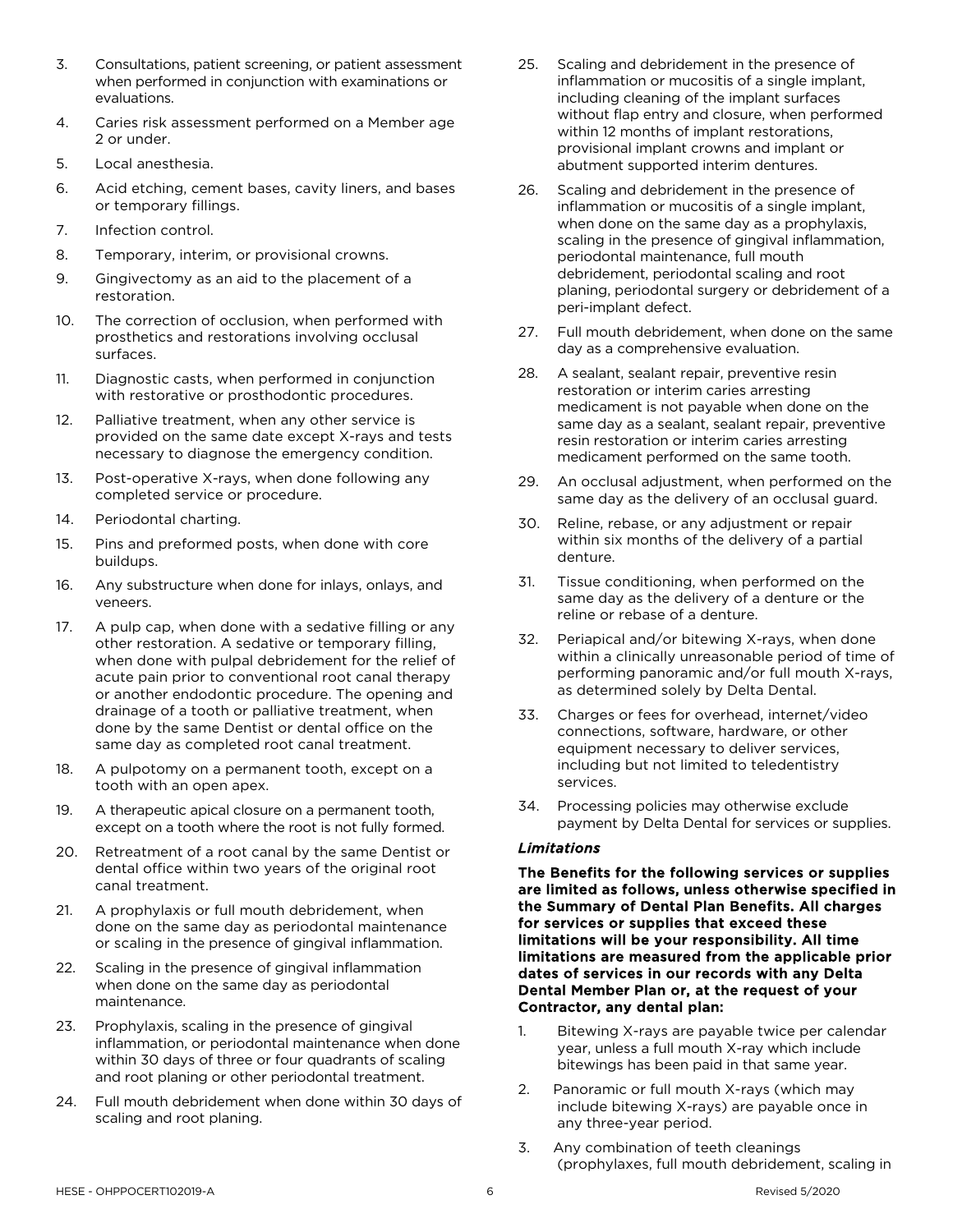the presence of inflammation, and periodontal maintenance procedures) are payable twice per calendar year. Full mouth debridement is payable once in a lifetime.

- 4. Oral examinations and evaluations (not including limited problem focused evaluations or patient screenings) are only payable twice per calendar year, regardless of the Dentist's specialty.
- 5. Patient screening is payable once per calendar year.
- 6. Preventive fluoride treatments are payable once per calendar year.
- 7. Bilateral space maintainers are payable for people age 18 and under.
- 8. Unilateral space maintainers are payable for people age 18 and under.
- 9. A distal shoe space maintainer is payable for first permanent molars once per quadrant for people age 8 and under.
- 10. Cast restorations (including jackets, crowns and onlays) and associated procedures (such as core buildups and post substructures) are payable once in any five-year period per tooth.
- 11. Crowns or onlays are payable only for extensive loss of tooth structure due to caries (decay) or fracture (lost or mobile tooth structure).
- 12. Individual crowns over implants are payable at the prosthodontic benefit level once in a five year period.
- 13. Substructures, porcelain, porcelain substrate, and cast restorations are not payable for age 11 and under.
- 14. Hard full or partial arch occlusal guards are payable once in a lifetime.
- 15. An interim partial denture is payable only for the replacement of permanent anterior teeth for people age 16 and under or during the healing period for people age 17 and over.
- 16. Biologic materials to aid in soft and osseous tissue regeneration are payable once per natural tooth in a 36 month period.
- 17. Prosthodontic Services limitations:
	- a. One complete upper and one complete lower denture, and any implant used to support a denture, are payable once in any five-year period.
	- b. A removable partial denture, endosteal implant (other than to support a denture), or fixed bridge is payable once in any five-year period unless the loss of additional teeth requires the construction of a new appliance.
	- c. A removable unilateral partial denture is payable once per quadrant in any 5 year period unless the loss of additional teeth requires the construction of a new appliance.
	- d. Fixed bridges and removable partial dentures are not payable for people age 15 and under.
- e. A reline or the complete replacement of denture base material is payable once in any three-year period per appliance.
- f. Implant removal is payable once per lifetime per tooth or area.
- g. Implant maintenance is payable once per any twelve (12) month period.
- h. Removal of a broken implant retaining screw is payable once in a 5 year period.
- 18. Orthodontic Services limitations, if covered under your Plan pursuant to your Summary of Dental Plan Benefits:
	- a. Orthodontic Services are payable for Members pursuant to the age limits specified in your Summary of Dental Plan Benefits.
	- b. If the treatment plan terminates before completion for any reason, Delta Dental's obligation for payment ends on the last day of the month in which the patient was last treated.
	- c. Upon written notification to Delta Dental and to the patient, a Dentist may terminate treatment for lack of patient interest and cooperation. In those cases, Delta Dental's obligation for payment ends on the last day of the month in which the patient was last treated.
- 19. Delta Dental's obligation for payment of Benefits ends on the last day of coverage. However, Delta Dental will make payment for Covered Services provided on or before the last day of coverage, as long as Delta Dental receives a Claim for those services within one year of the date of service.
- 20. When services in progress are interrupted, Delta Dental will not issue payment for any incomplete services; however, Delta Dental will calculate the Maximum Approved Fee that the dentist may charge you for such incomplete services, and those charges will be your responsibility. In the event the interrupted services are completed later by a Dentist, Delta Dental will review the Claim to determine the amount of payment, if any, to the Dentist in accordance with Delta Dental's policies at the time services are completed.
- 21. Care terminated due to the death of a Member will be paid to the limit of Delta Dental's liability for the services completed or in progress.
- 22. Optional treatment: If you select a more expensive service than is customarily provided, Delta Dental may make an allowance for certain services based on the fee for the customarily provided service. You are responsible for the difference in cost. In all cases, Delta Dental will make the final determination regarding optional treatment and any available allowance.

Listed below are services for which Delta Dental will provide an allowance for optional treatment.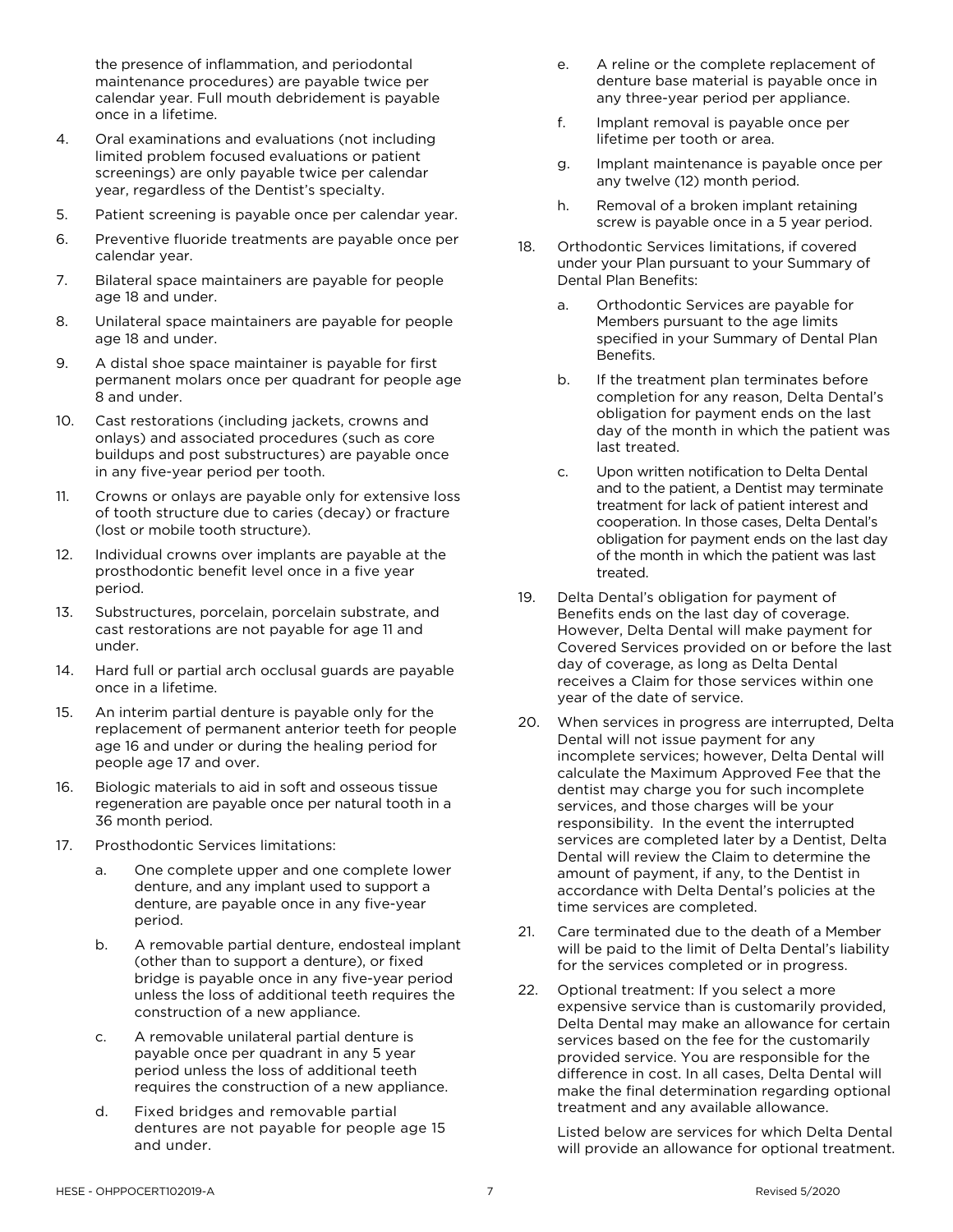Remember, you are responsible for the difference in cost for any optional treatment.

- a. Resin, porcelain fused to metal, and porcelain crowns (including implant crowns), bridge retainers, or pontics on posterior teeth – Delta Dental will pay only the amount that it would pay for a full metal crown.
- b. Overdentures Delta Dental will pay only the amount that it would pay for a conventional denture.
- c. Resin, or porcelain/ceramic onlays on posterior teeth – Delta Dental will pay only the amount that it would pay for a metallic onlay.
- d. Inlays, regardless of the material used Delta Dental will pay only the amount that it would pay for an amalgam or composite resin restoration.
- e. All-porcelain/ceramic bridges Delta Dental will pay only the amount that it would pay for a conventional fixed bridge.
- f. Implant/abutment supported complete or partial dentures – Delta Dental will pay only the amount that it would pay for a conventional denture.
- g. Gold foil restorations Delta Dental will pay only the amount that it would pay for an amalgam or composite restoration.
- h. Posterior stainless steel crowns with esthetic facings, veneers or coatings – Delta Dental will pay only the amount that it would pay for a conventional stainless steel crown.
- 23. Maximum Payment:
	- a. All Benefits available under This Plan are subject to the Maximum Payment limitations set forth in your Summary of Dental Plan Benefits.
- 24. If a Deductible amount is stated in the Summary of Dental Plan Benefits, Delta Dental will not pay for any services or supplies, in whole or in part, to which the Deductible applies until the Deductible amount is met.
- 25. Caries risk assessments are payable once in any 36 month period for Members age 3-18.
- 26. Assessments of salivary flow by measurement are payable once in any 36-month period.
- 27. Scaling and debridement in the presence of inflammation or mucositis of a single implant is payable once per tooth in any 24-month period.
- 28. A sealant, sealant repair, preventive resin restoration or interim caries arresting medicament is not payable when done on the same day as restoration involving the occlusal surface.
- 29. Processing policies may otherwise limit payment by Delta Dental for services or supplies.

Delta Dental will make no payment for services or supplies that exceed the following limitations. All charges are your responsibility. However, Participating Dentists may not charge Members for these services or supplies when performed by the same Dentist or dental office. All time limitations are measured from the applicable prior dates of services in our records with any Delta Dental Member Plan or, at the request of your Contractor, any dental plan:

- 1. Amalgam and composite resin restorations are payable once in any two-year period, regardless of the number or combination of restorations placed on a surface.
- 2. Core buildups and other substructures are payable only when needed to retain a crown on a tooth with excessive breakdown due to caries (decay) and/or fractures.
- 3. Recementation of a crown, onlay, inlay, veneer, space maintainer, or bridge within six months of the seating date.
- 4. Retention pins are payable once in any two-year period. Only one substructure per tooth is a Covered Service.
- 5. Root planing is payable once in any two-year period.
- 6. Periodontal surgery is payable once in any threeyear period.
- 7. A complete occlusal adjustment is payable once in any five-year period. The fee for a complete occlusal adjustment includes all adjustments that are necessary for a five-year period. A limited occlusal adjustment is not payable more than three times in any five-year period. The fee for a limited occlusal adjustment includes all adjustments that are necessary for a six-month period.
- 8. Tissue conditioning is payable twice per arch in any three-year period.
- 9. The allowance for a denture repair (including reline or rebase) will not exceed half the fee for a new denture.
- 10. Services or supplies, as determined by Delta Dental, which are not provided in accordance with generally accepted standards of dental practice.
- 11. Scaling and debridement in the presence of inflammation or mucositis of a single implant is payable once per tooth in any 24-month period when performed by the same office.
- 12. A sealant, sealant repair, preventive resin restoration or interim caries arresting medicament is not payable when done on the same day as restorations involving the occlusal surface when performed by the same office.
- 13. A sealant, sealant repair or preventive resin restoration is not payable when performed within 24 months of a sealant, sealant repair or preventive resin restoration performed on the same tooth.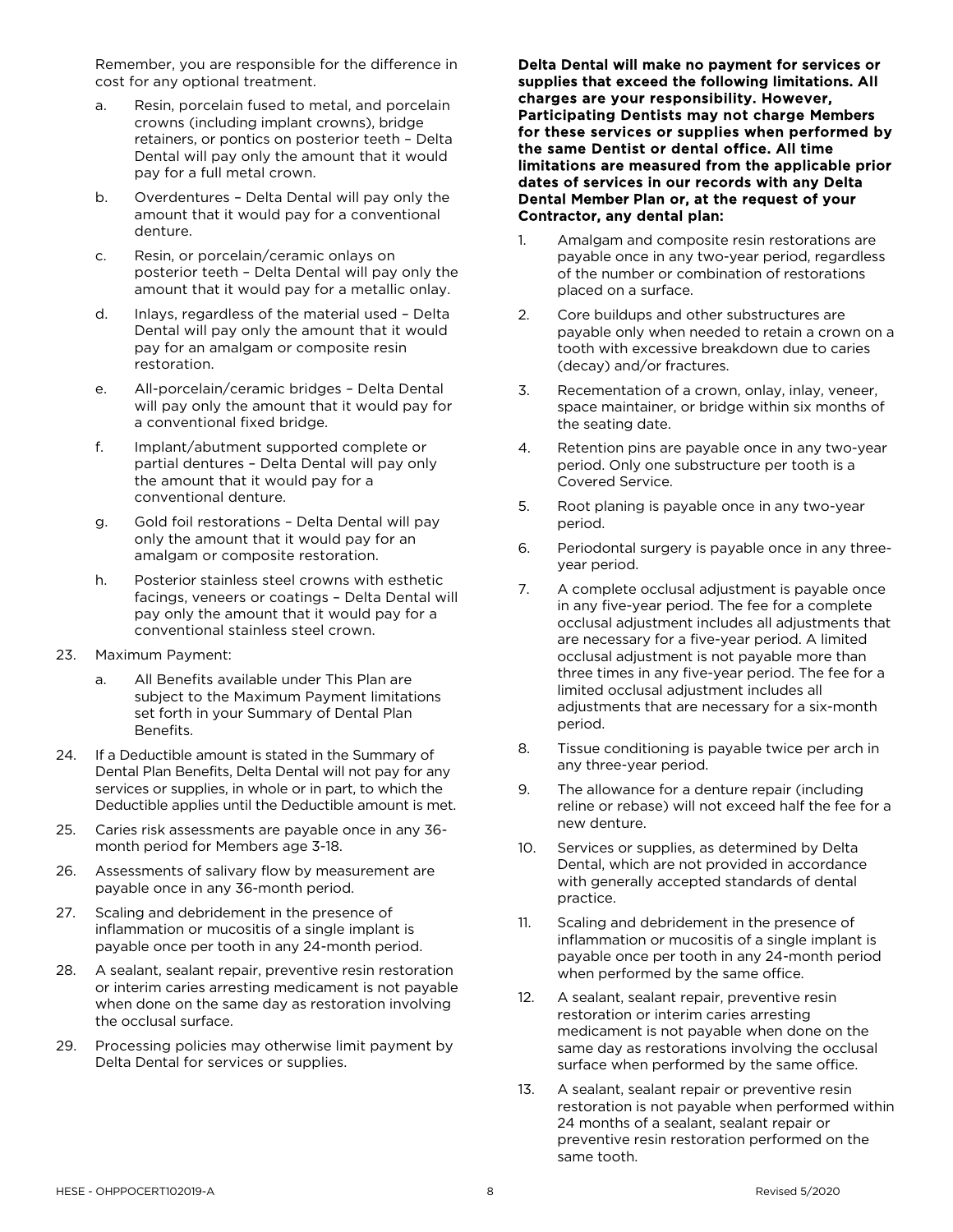- 14. One caries risk assessment is allowed on the same date of service.
- 15. One caries risk assessment is allowed within a twelve (12) month period when done by the same dentist/dental office.
- 16. One assessment of salivary flow by measurement is allowed within a twelve (12) month period when done by the same dentist/dental office.
- 17. Processing policies may otherwise limit payment by Delta Dental for services or supplies.

# IX. Coordination of Benefits

Coordination of Benefits ("COB") applies to This Plan when a Member has dental benefits under more than one plan. The objective of COB is to make sure the combined payments of the plans are no more than your actual dental bills. COB rules establish whether This Plan's Benefits are determined before or after another plan's benefits.

You must submit your bills to the primary plan first. The primary plan must pay its full benefits as if you had no other coverage. If the primary plan denies your Claim or does not pay the full bill, you may then submit the remainder of the bill to the secondary plan.

# Which Plan is Primary?

To decide which plan is primary, Delta Dental will consider both the COB provisions of the other plan and the relationship of the Member to This Plan's Enrollee, as well as other factors. The primary plan is determined by the first of the following rules that applies:

## 1. Non-coordinating Plan

If you have another plan that does not coordinate benefits, it will always be primary.

## 2. Enrollee v. Dependent Coverage

The plan that covers the Member as an Enrollee will be primary over a plan that covers the Member as a dependent. However, please note that if the Member is a Medicare beneficiary, federal law may reverse this order.

## 3. Children (Parents Divorced or Separated)

If a court decree makes one parent responsible for health care expenses, that parent's plan is primary.

If a court decree states that the parents have joint custody without stating that one of the parents is responsible for the Child's health care expenses, Delta Dental follows the birthday rule (see rule 4 below).

If neither of these rules applies, the order will be determined as follows:

- a. First, the plan of the parent with custody of the Child will be primary;
- b. Then, the plan of the spouse of the parent with custody of the Child will be primary;
- c. Next, the plan of the parent without custody of the Child will be primary; and
- d. Last, the plan of the spouse of the parent without custody of the Child will be primary.

# 4. Children and the Birthday Rule

The plan of the parent whose birthday is earliest in the calendar year is always primary for Children. For example, if your birthday is in January and your spouse's birthday is in March, your plan will be primary for all of your Children. If both parents have the same birthday, the plan that has covered the parent for the longer period will be primary.

# 5. Laid Off or Retired Employees

The plan that covers the Member as a laid off or retired employee or as a dependent of a laid off or retired employee will be primary.

#### 6. COBRA Coverage

The plan that is provided under a right of continuation pursuant to federal law or a similar state law (that is, COBRA) will be primary.

## 7. Other Plans

If none of the rules above determines the order of benefits, the plan that has covered the Member for the longer period will be primary.

If the other plan does not have rule 5 and/or rule 6 (above) and decides the order of benefits differently from This Plan, This Plan may ignore either of those rules.

In the event that these rules do not determine how Delta Dental should coordinate benefits with another plan, Delta Dental will follow its internal policies and procedures for determining which plan is primary, unless prohibited by applicable law.

#### How Delta Dental Pays as Primary Plan

When Delta Dental is the primary plan, it will pay for Covered Services as if you had no other coverage.

#### How Delta Dental Pays as Secondary Plan

Unless your Contractor has selected carve out coordination of benefits or non-duplication of benefits as stated in your Summary of Dental Plan Benefits, when Delta Dental is the secondary plan, it will pay for Covered Services based on the amount left after the primary plan has paid. It will not pay more than that amount, and it will not pay more than it would have paid as the primary plan.

When Benefits are reduced as described above, each Benefit is reduced in proportion. Benefits are then charged against any applicable benefit limit of This Plan.

#### Right to Receive and Release Needed Information

Delta Dental needs certain facts to apply these COB rules, and it has the right to decide which facts it needs. It may get needed facts from or give them to any other organization or person regarding the Claim being coordinated. Delta Dental need not tell or get the consent of any person to do this. Each person claiming Benefits under This Plan must give Delta Dental any facts it needs to pay the Claim.

#### Facility of Payment

A payment made under another plan may include an amount that should have been paid under This Plan. If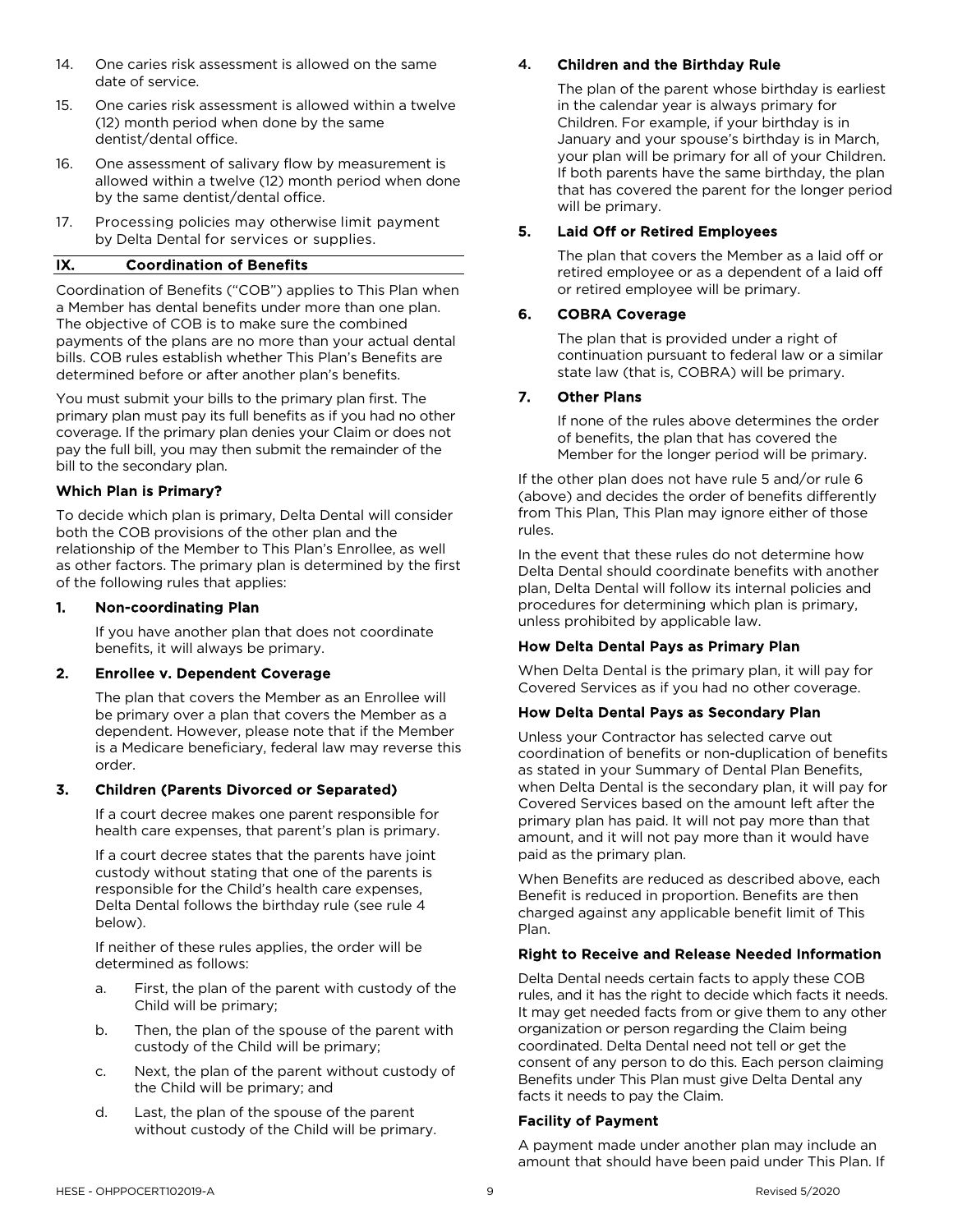it does, Delta Dental may pay that amount to the organization that made the payment.

That amount will then be treated as though it were a Benefit paid under This Plan, and Delta Dental will not have to pay that amount again. The term "payment made" includes providing benefits in the form of services, in which case "payment made" means reasonable cash value of the benefits provided in the form of services.

# Right of Recovery

If the amount of the payments made by Delta Dental is more than it should have paid under this COB provision, Delta Dental may recover the excess from one or more of the persons it has paid or for whom it has paid, or any other person or organization that may be responsible for the benefits or services provided for the Member. Payment includes the reasonable cash value of any benefits provided in the form of services.

# X. Reconsideration and Claims Appeal Procedure

# Reconsideration

If you receive notice of an Adverse Benefit Determination and you think that Delta Dental incorrectly denied all or part of your Claim, you or your Dentist may contact Delta Dental's Customer Service department and ask them to reconsider the Claim to make sure it was processed correctly. You may do this by calling the toll-free number, 800-524-0149, and speaking to a telephone advisor. You may also mail your inquiry to the Customer Service Department at P.O. Box 9089, Farmington Hills, Michigan, 48333-9089.

When writing, please enclose a copy of your explanation of benefits and describe the problem. Be sure to include your name, telephone number, the date, and any information you would like considered about your Claim.

A request for reconsideration is not required and should not be considered a formal request for review of a denied Claim. Delta Dental provides this opportunity for you to describe problems, or submit an explanation or additional information that might indicate your Claim was improperly denied, and allow Delta Dental to correct any errors quickly and immediately.

Whether or not you have asked Delta Dental informally to reconsider its initial determination, you can request a formal review using the Formal Claims Appeal Procedure described below.

## Formal Claims Appeal Procedure

If you receive notice of an Adverse Benefit Determination, you, or your Authorized Representative, should seek a review as soon as possible, but you must file your request for review within 180 days of the date that you received that Adverse Benefit Determination.

To request a formal review of your Claim, send your request in writing to:

#### Dental Director Delta Dental P.O. Box 30416 Lansing, Michigan 48909-7916

Please include your name and address, the Enrollee's Member ID, the reason why you believe your Claim was wrongly denied, and any other information you believe supports your Claim. You also have the right to review the contract between Delta Dental and the Contractor and any documents related to it. If you would like a record of your request and proof that Delta Dental received it, mail your request certified mail, return receipt requested.

The Dental Director or any person reviewing your Claim will not be the same as, nor subordinate to, the person(s) who initially decided your Claim. The reviewer will grant no deference to the prior decision about your Claim. The reviewer will assess the information, including any additional information that you have provided, as if he or she were deciding the Claim for the first time. The reviewer's decision will take into account all comments, documents, records and other information relating to your Claim even if the information was not available when your Claim was initially decided.

If the decision is based, in whole or in part, on a dental or medical judgment (including determinations with respect to whether a particular treatment, drug, or other item is experimental, investigational, or not medically necessary or appropriate), the reviewer will consult a dental health care professional with appropriate training and experience, if necessary. The dental health care professional will not be the same individual or that person's subordinate consulted during the initial determination.

The reviewer will make a determination within 60 days of receipt of your request. If your Claim is denied on review (in whole or in part), you will be notified in writing. The notice of an Adverse Benefit Determination during the Formal Claims Appeal Procedure will meet the requirements described below.

## Manner and Content of Notice

Your notice of an Adverse Benefit Determination will inform you of the specific reasons(s) for the denial, the pertinent plan provisions(s) on which the denial is based, the applicable review procedures for dental Claims, including time limits and that, upon request, you are entitled to access all documents, records and other information relevant to your Claim free of charge. This notice will also contain a description of any additional materials necessary to complete your Claim, an explanation of why such materials are necessary, and a statement that you have a right to bring a civil action in court if you receive an Adverse Benefit Determination after your Claim has been completely reviewed according to this Formal Claims Appeal Procedure. The notice will also reference any internal rule, guideline, protocol, or similar document or criteria relied on in making the Adverse Benefit Determination, and will include a statement that a copy of such rule, guideline or protocol may be obtained upon request at no charge. If the Adverse Benefit Determination is based on a matter of medical judgment or medical necessity, the notice will also contain an explanation of the scientific or clinical judgment on which the determination was based, or a statement that a copy of the basis for the scientific or clinical judgment can be obtained upon request at no charge.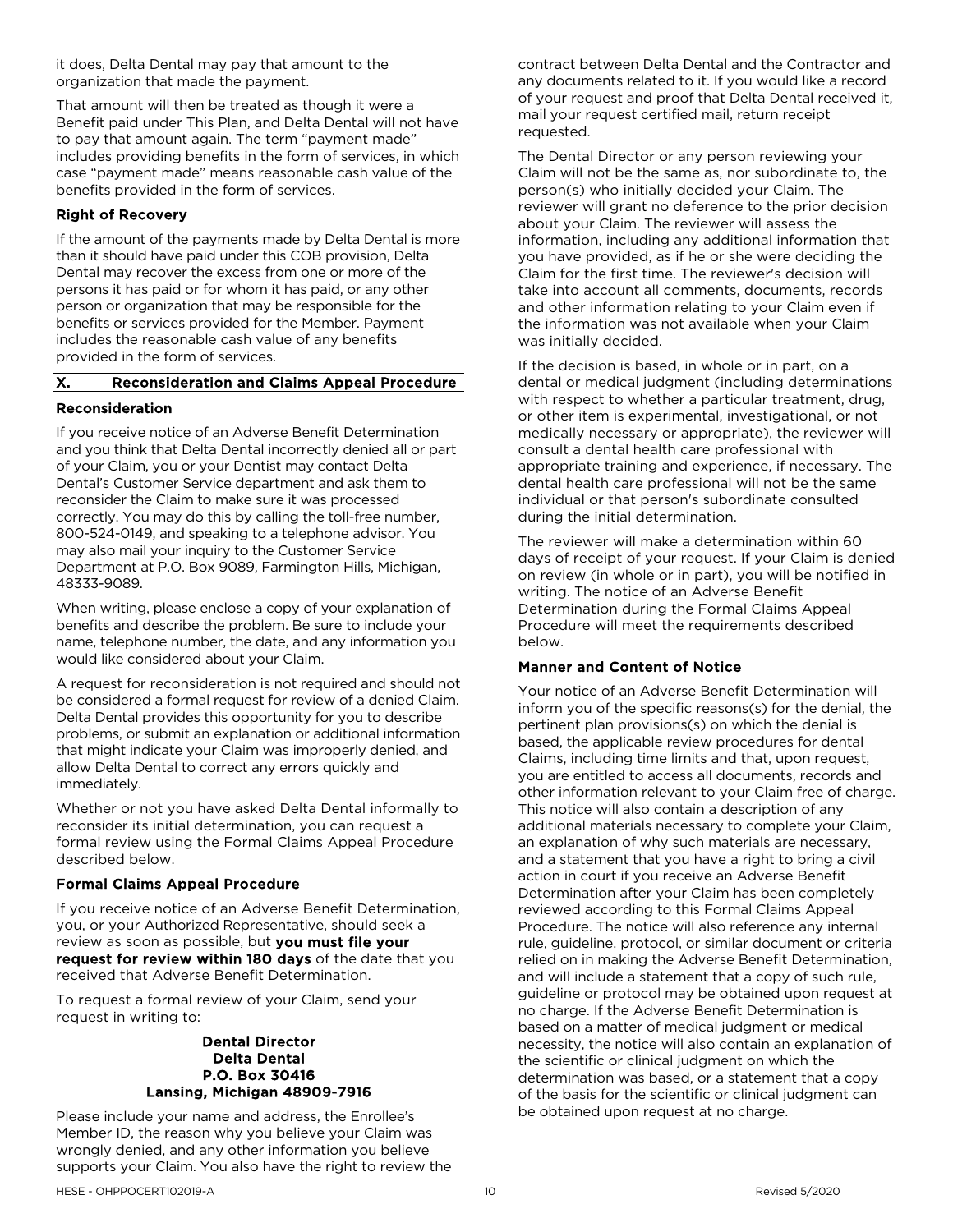The Adverse Benefit Determination notice will inform you of your right to a managerial-level conference to complete the formal grievance procedure.

#### XI. Termination of Coverage

Your Delta Dental coverage may automatically terminate:

- When the Contractor advises Delta Dental to terminate your coverage.
- On the first day of the month for which the Contractor has failed to pay Delta Dental.
- For fraud or misrepresentation in the submission of any Claim.
- For your Dependent, when they no longer qualify as a Dependent.
- For any other reason stated in the Contract between Delta Dental and the Contractor.

Delta Dental will not continue eligibility for any person covered under This Plan beyond the termination date requested by the Contractor. A person whose eligibility is terminated may not continue group coverage under this Certificate, except as required by the continuation coverage provisions of the Consolidated Omnibus Budget Reconciliation Act of 1985 or comparable, non-preempted state law ("COBRA").

## XII. Continuation of Coverage

If the Contractor is required to comply with COBRA and the Health Insurance Portability and Accountability Act of 1996 ("HIPAA") and your dental coverage would otherwise end, you and your Dependents may have the right to continue that coverage at your expense.

## When is Plan Continuation Coverage Available?

Continuation coverage is available if your coverage or a covered Dependent's coverage would end because:

- 1. Your employment, if applicable, ends for any reason other than your gross misconduct.
- 2. You do not qualify as an Enrollee as set forth in your Summary of Dental Plan Benefits.
- 3. You are divorced or legally separated.
- 4. You die.
- 5. Your Dependent is no longer a Dependent.
- 6. You become enrolled in Medicare (if applicable).
- 7. You are called to active duty in the armed forces of the United States.

If you believe you are entitled to continuation coverage, you should contact the Contractor to receive the appropriate documentation required under the Employee Retirement Income Security Act of 1974 ("ERISA").

# XIII. General Conditions

#### Assignment

Services and Benefits are for the personal benefit of Members and cannot be transferred or assigned, other than to pay Participating Dentists directly.

#### Subrogation and Right of Reimbursement

To the extent that This Plan provides or pays Benefits for Covered Services, Delta Dental is subrogated to any right you and/or your Dependent has to recover from another party or entity, including but not limited to, that party's insurer, or any other insurer that you or your Dependent may have, which would have been the primary payer if not for the payments made by Delta Dental. This includes but is not limited to, automobile, home, and other liability insurers, as well as any other group health plans.

To the extent that Delta Dental has a subrogation right, you and/or your Dependent must:

- 1. Provide Delta Dental with any information necessary to identify any other person, entity or plan that may be obligated to provide payments or benefits for the Covered Services that were paid for by Delta Dental,
- 2. Cooperate fully in Delta Dental's exercise of its right to subrogation and reimbursement,
- 3. Not do anything to prejudice those rights (such as settling a claim against another party without notifying Delta Dental, or not including Delta Dental as a co-payee of any settlement amount),
- 4. Sign any document that Delta Dental determines is relevant to protect Delta Dental's subrogation and reimbursement rights, and
- 5. Provide relevant information when requested.

The term "information" includes any documents, insurance policies, and police or other investigative reports, as well as any other facts that may reasonably be requested to help Delta Dental enforce its rights. Failure by you or your Dependent to cooperate with Delta Dental may result, at the discretion of Delta Dental, in a reduction of future benefit payments available to you or your Dependent under This Plan of an amount up to the aggregate amount paid by Delta Dental that was subject to Delta Dental's equitable lien, but for which Delta Dental was not reimbursed.

#### Obtaining and Releasing Information

While you and/or your Dependent(s) are enrolled in This Plan, you and/or your Dependent(s) agree to provide Delta Dental with any information it needs to process Claims and administer Benefits for you and/or your Dependent(s). This includes allowing Delta Dental access to your dental records.

#### Dentist-Patient Relationship

Members are free to choose any Dentist. Each Dentist is solely responsible for the treatment and/or dental advice provided to the Member, and Delta Dental does not have any liability resulting therefrom.

#### Loss of Eligibility During Treatment

If a Member loses eligibility while receiving dental treatment, only Covered Services received while that person was covered under This Plan will be payable.

Certain services begun before the loss of eligibility may be covered if they are completed within 60 days from the date of termination. In those cases, Delta Dental evaluates those services in progress to determine what portion may be paid by Delta Dental. The difference between Delta Dental's payment and the total fee for those services is your responsibility.